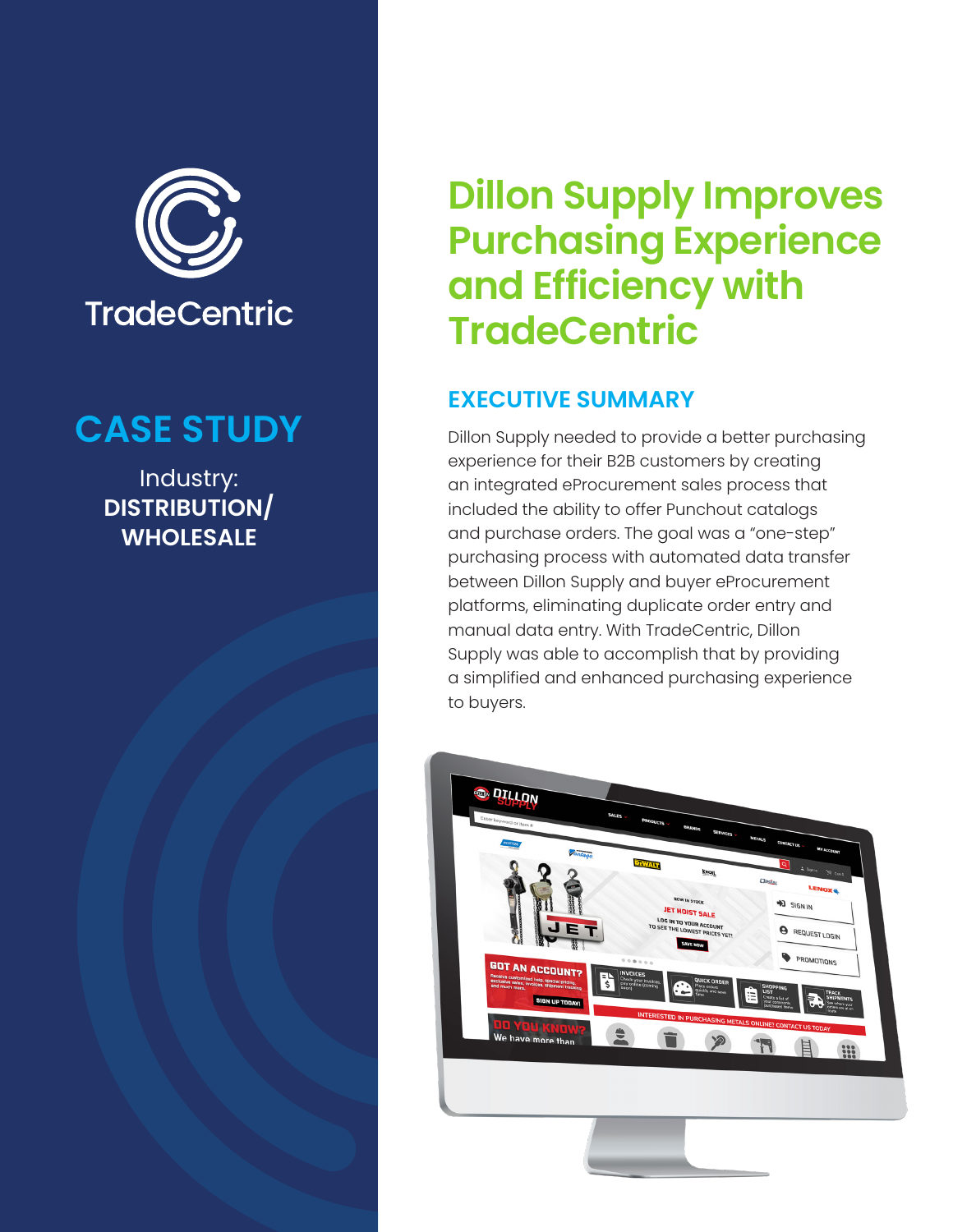## **INTRODUCTION**

Founded in 1914, Dillon Supply sells a large selection of metal products, safety and personal protective equipment (PPE), metalworking and construction tools, manufacturing supplies and related equipment and services. Dillon Supply is based in Raleigh, North Carolina, and serves diverse customers and industries through its digital channels, which include eCommerce, Electronic Document Interchange (EDI) and mobile. The company's eCommerce store is built on Optimizely and integrated with other platforms for channel sales, marketing and logistics.

- Founded in 1914
- 20 Locations Throughout the US
- 250+ Employees
- \$268 Million in Annual Revenue

#### **THE CHALLENGES**

Looking to provide a better purchasing experience, Dillon Supply contracted customer experience agency Verndale to redesign the experience it offered to B2B buyers, including for sales via eProcurement. Verndale wanted to create an integrated eProcurement sales process for Dillon Supply that included the ability to offer Punchout catalogs and purchase order automation for buyers.

#### **Dillon Supply's EDI-based channel posed numerous challenges:**

- Integrating new customers was time-consuming and expensive
- Catalog management and buying experiences were inferior to the company's eCommerce store
- EDI doesn't provide the flexibility, personalization and user experience modern buyers expect

Leveraging the existing Optimizely store, Dillon Supply and Verndale streamlined the buyer journey by implementing Punchout catalogs and purchase order automation.

**ff** Our technology stack had each buyer. <mark>"</mark> **evolved over many years, and we were looking for a solution that would offer a modern, integrated buyer experience built on our existing eCommerce store, but without the cost and time investment of custom integrations for** 

– Arnaud Le Chatelier, Director Sales & Marketing, Dillon Supply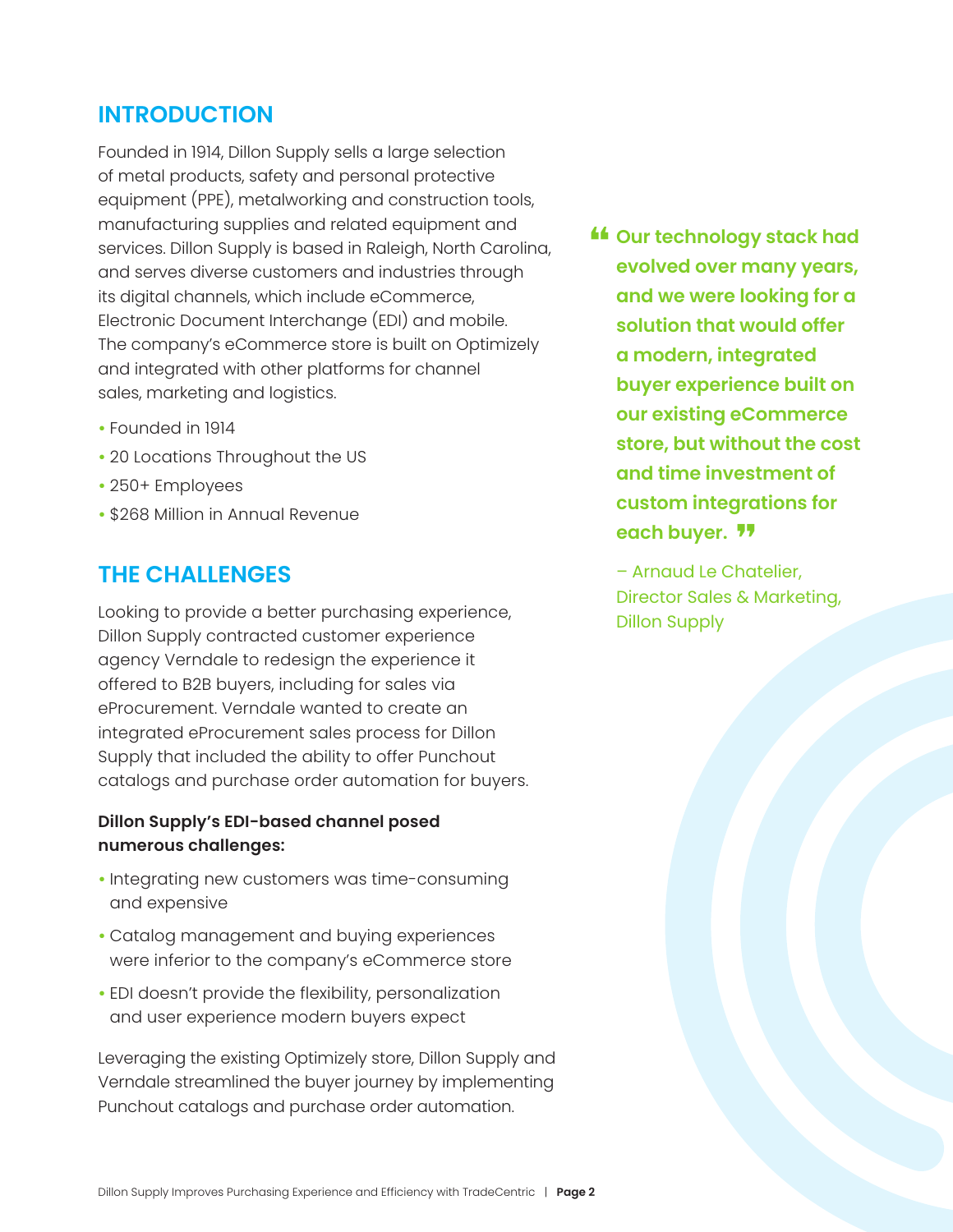The goal was a "one-step" purchasing process with automated data transfer between Dillon Supply and buyer eProcurement platforms, eliminating duplicate order entry and manual data entry.

The solution had to be adaptable enough to support the different needs of Dillon Supply's buyers while providing a frictionless path to enable buyers using any of 160+ different eProcurement, spend management and enterprise resource planning platforms.

#### **THE SOLUTION**

TradeCentric provides a managed cloud Integration Platform as a Service (iPaaS) with connectors for many eCommerce stores, including Optimizely and various eProcurement platforms. The iPaaS translates data as it moves between seller eCommerce stores and buyer eProcurement platforms, enabling transparent communication of data for Punchout catalogs, requisition and purchase orders, electronic invoices, shipping notifications and more.

The TradeCentric team and Verndale worked with Dillon Supply to connect their Optimizely store to TradeCentric's iPaaS. Once connected, Dillon Supply could enable buyers to use any eProcurement platform with Punchout catalogs and purchase order automation.

Buyers can access Dillon Supply's eCommerce store from within their eProcurement platform. TradeCentric automatically transfers order data from Dillon Supply to the buyer's platform. Once the purchasing organization approves the requisition order, order data is communicated back to Dillon Supply via TradeCentric.

Previously, Dillon Supply customers were forced to enter orders into their eProcurement platforms manually. TradeCentric eliminates this manual dual-entry.

**<u>the</u>** We knew that we were  $\frac{1}{2}$  in eate bands with support. <mark>"</mark> **in safe hands with TradeCentric. Their technology and support are second to none. Dillon Supply distributes supplies to hundreds of businesses with very different requirements, and no other company has the breadth of eProcurement platform** 

– Arnaud Le Chatelier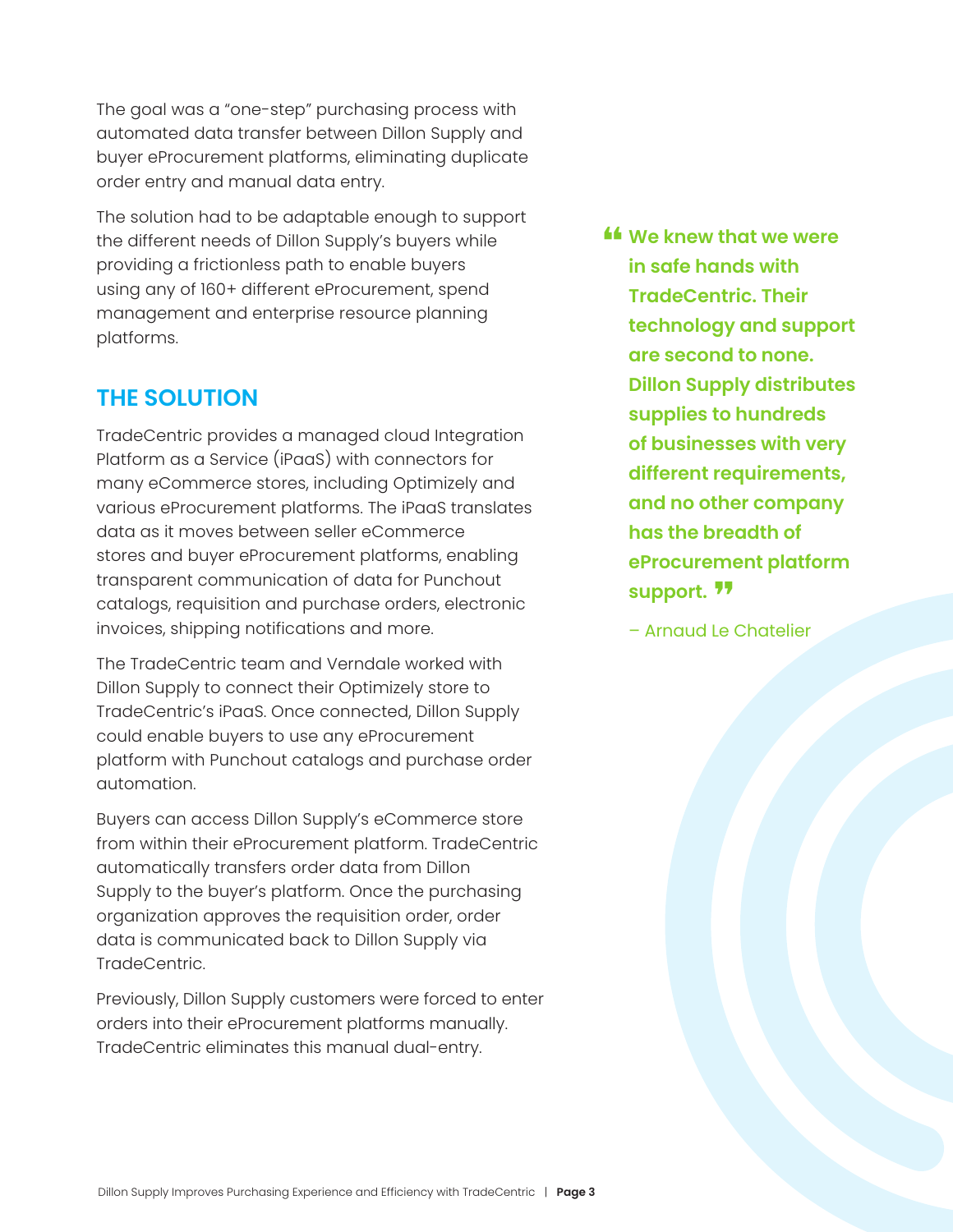### **THE RESULTS**

With TradeCentric, Dillon Supply can provide a simplified and enhanced purchasing experience to buyers:

- Dillon supply can integrate their Punchout catalogs and purchase order automation with any buyer and the process has an average lead time of less than four weeks.
- Dillon Supply retains complete control of the customer experience for the eProcurement channel.
- Dillon Supply can transition away from its legacy EDI system with minimal disruption to buyer relationships.
- The ability to offer superior eProcurement integration and streamlined purchasing gives Dillon Supply a competitive market advantage. Many current and potential buyers recognize the benefits of eProcurement-based purchasing.

Dillon Supply can offer fast and inexpensive integration and automation to buyers using SAP Ariba, Coupa, Jaggaer, Oracle and many other eProcurement platforms. Because purchase orders and other B2B documents are synced with their eCommerce store, the documents can be easily communicated to the company's Epicor P21 ERP platform via Insite's P21 Connector, integrating endto-end order management, stock management and fulfillment.

- **<u>Example 16</u>** We plan to market our platform with our store. <sup>11</sup> **new Punchout capabilities proactively. It's a key differentiator for our business and brings significant cost savings and efficiency gains. But many of our customers aren't aware of quite how straightforward and inexpensive it is to connect their eProcurement** 
	- Arnaud Le Chatelier